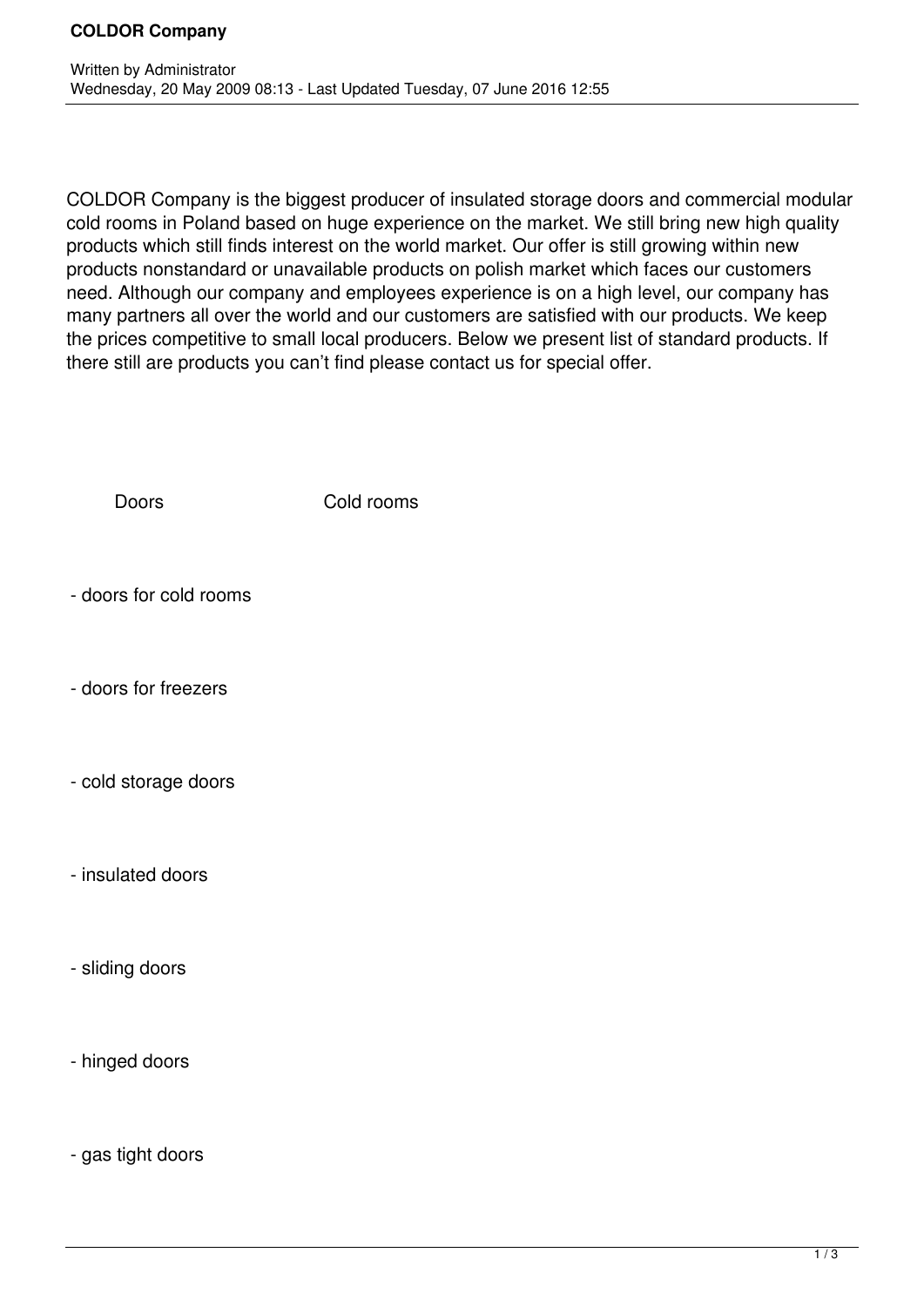## **COLDOR Company**

- industrial doors

- storage doors

- modular cold rooms
- modular freezer rooms
- cold storage rooms
- commercial cold rooms
- criogenic cold room
- cold rooms for corpses
- provision chambers
- cold rooms with glass doors
- walk in coolers, freezer, fridge
- cooling tunnels